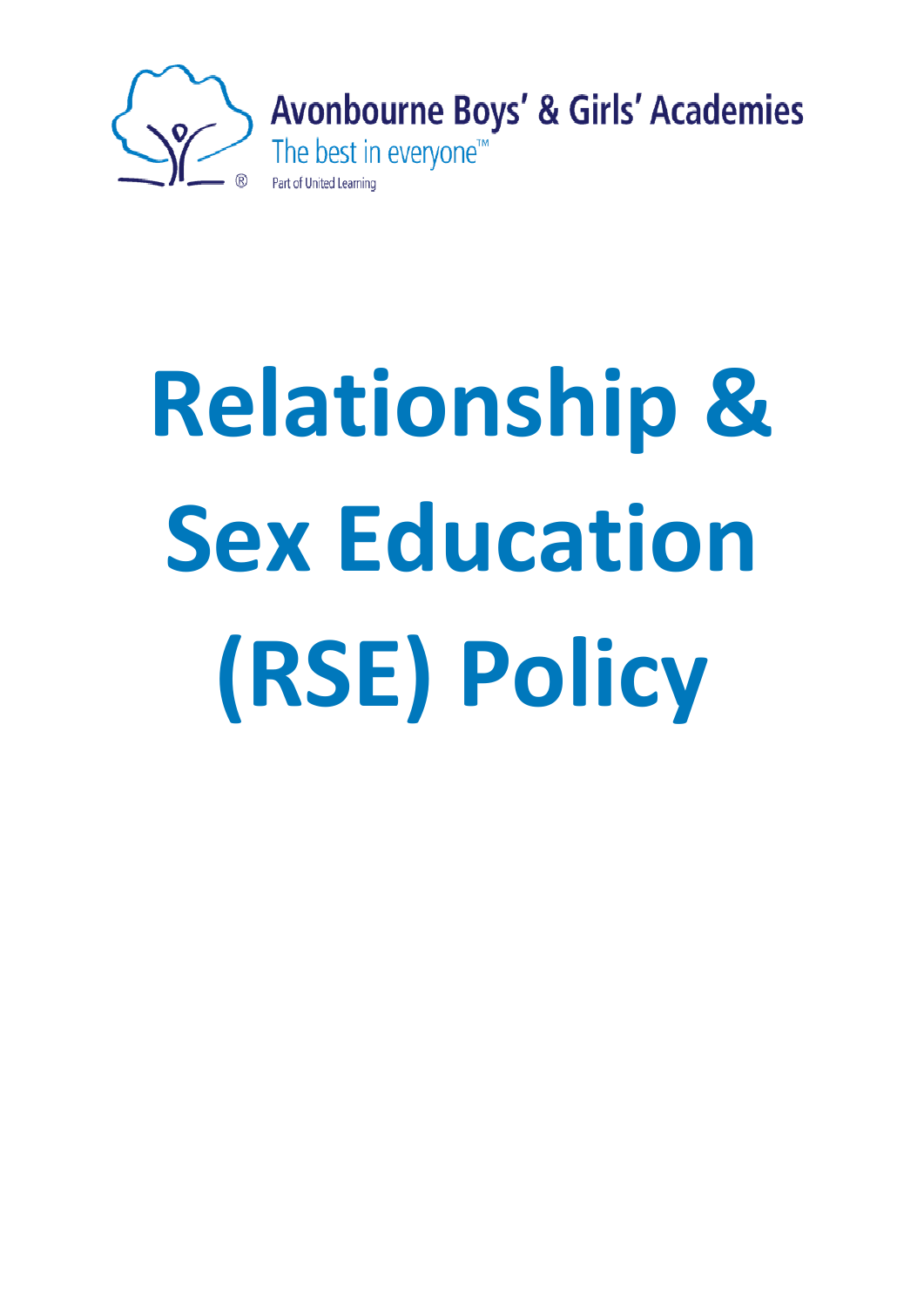# **Relationship and Sex Education (RSE) Policy**

# **Definition of RSE**

Relationships and Sex Education is defined by the PSHE Association as 'learning about the emotional, social and physical aspects of growing up, relationships, sex, human sexuality and sexual health'. This content is delivered in an age appropriate way with care given to the age and educational stage of students.

Relationship and Sex Education (RSE) is part of a lifelong learning about physical, moral, and emotional wellbeing.

At Avonbourne Boys' and Girls' Academies, RSE is centred on personal safety, caring for others, and building strong family relationships and aims to:

• Prepare students for the opportunities, responsibilities, and experiences of adult life, and promote the spiritual, moral, social cultural mental and physical development of students.

# **How will RSE be taught at Avonbourne Boys' and Girls' Academies?**

RSE will be taught as an aspect of the Physical, Social and Health Education (PSHE) curriculum. The learning objectives can be seen in bullet point format in our long term plan (Appendix 1).

These learning objectives fall into the categories below and have been planned thoughtfully so that each topic is embedded within a set of skills that students can use to apply their knowledge and build cultural capital.

- Families and people who care for them, including the nature of marriage and civil partnership and their importance for family life and the bringing up of children.
- Forming and maintaining caring relationships.
- The characteristics of healthy and respectful relationships, including online.
- How relationships may affect physical and mental health and wellbeing, and how to ensure they are safe
- Sexual relationships, including sexual health.

RSE (through the PSHE curriculum) is delivered by Humanities and Science teachers. They have had, or will receive, training on how to deliver sensitive content. Across all Avonbourne Academy lessons, a positive classroom culture ensures that lessons are free from disruption, so that students feel safe in their learning.

The delivery of RSE at Avonbourne Boys' and Girls' Academies is underpinned by the following moral and value statements:

- The delivery of RSE is factual, sensitive, and balanced
- RSE within the school promotes meaningful, positive, and healthy relationships

• Whilst delivering RSE staff will avoid the imposition of opinion. Instead, they will stay focused on the social, moral, spiritual, health and education aspects of the topics.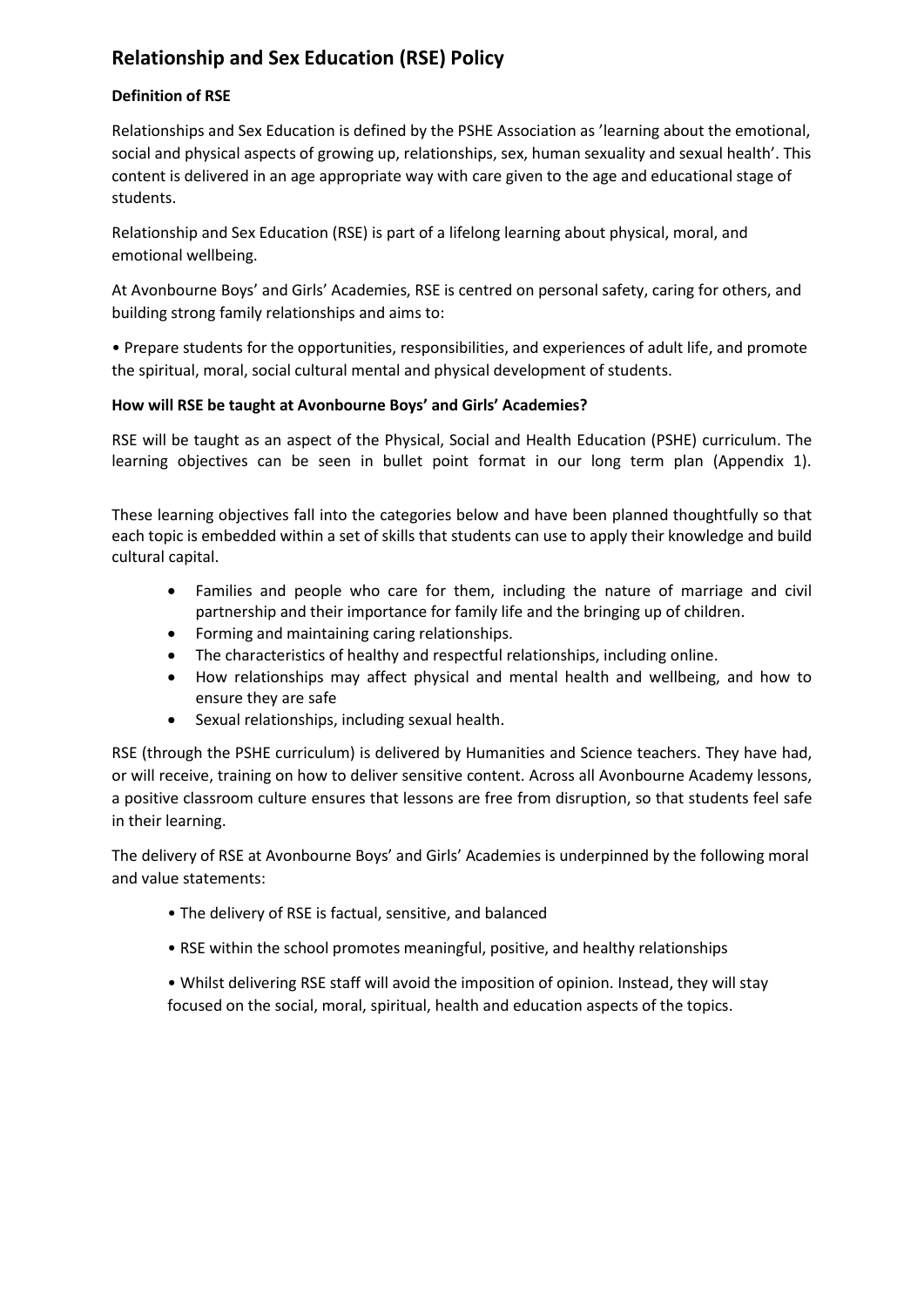#### **What resources are used as part of RSE?**

To ensure our programme of study meets the needs of our pupils and aligns with our Academy ethos, we have used a model developed by the PSHE Association.

It groups competencies (including skills and attributes) under three headings: Confidence, Ambition and Respect. These align to our REACH values.

The curriculum aims to develop students' competencies with knowledge as the central part of this model. To do this, the competencies are developed through the context of different topic areas, each with its own knowledge content. For example, 'developing agency, the ability to manage influence and access support' can be taught through the context of drugs and alcohol which would include the relevant factual knowledge.

This approach allows students to understand and develop skills to enable real-life application of knowledge.

The religious background of all pupils will be taken into account when planning teaching and materials, so that sensitive topics are handled appropriately, and all relationship education teaching will meet the requirements of equality law.

RSE resources are chosen and checked for: being inclusive (acknowledging the full spectrum of diversity in society); positive, healthy, and unbiased messages; age and understanding appropriateness.

#### **Equality and accessibility of the RSE curriculum**

Avonbourne Boys' and Girls' Academies delivers RSE in line with the Equality Act 2010 and in observance of the protected characteristics of age, sex, race, disability, religion or belief, gender reassignment, pregnancy or maternity, marriage or civil partnership and sexual orientation. We recognise that children have varying needs regarding RSE that are dependent on their circumstances and background.

At Avonbourne Boys' and Girls' Academies, we believe that all students should have access to RSE that is relevant to their particular needs. To achieve this, our approach to RSE will take account of:

• SEND students (special educational needs or disabilities), students with learning, or emotional or behavioural difficulties require certain RSE needs when certain topics are being taught. We will ensure that RSE is accessible to all through high quality teaching that is differentiated and thoughtfully planned. We are also mindful of preparing for adult outcomes as set out in the SEND code of practice when teaching these subjects to those with SEND.

• Some of our students will go on to define themselves as LGBTQ+. Some students may have LSBTQ+ parents or carers, brothers or sisters, other family members and/or friends. All our students will meet LGBTQ+ people both now and in the future. Our approach to RSE will reflect this and teaching will be age appropriate and sensitive both in content and delivery. Content linked to LGBTQ+ will, where possible, be integrated into the programme rather than taught as a standalone lesson or unit. We actively tackle homophobic bullying or comment.

• Different cultural/ethnic groups within our community. These groups may have different attitudes to issues taught in RSE. Avonbourne Boys' and Girls' Academies will take account of their views and promote respect for and understanding of the views of different ethnic, cultural and religious groups in line with safeguarding and the Academy's statutory duty to keep all students safe and deliver certain elements of the statutory RSE curriculum.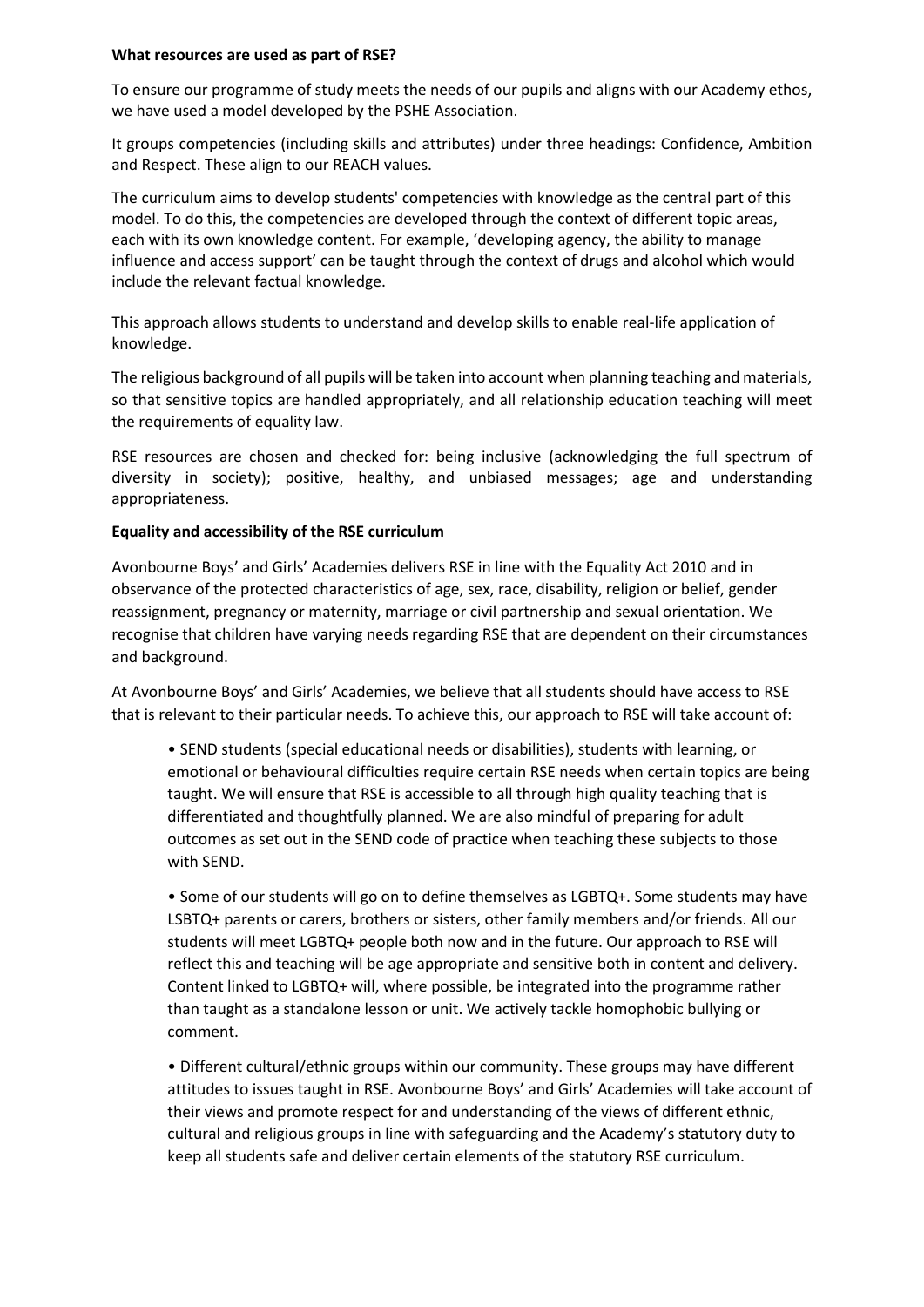#### **How will RSE be monitored and evaluated at Avonbourne Boys' and Girls' Academies?**

Each year a curriculum audit of the RSE statutory guidelines is carried out across the Academies. Areas of RSE not being delivered are identified and actions made to ensure they are present in the curriculum.

Evidence of the teaching of RSE (through the PSHE curriculum) is collected via learning walks, collated resources and student work. From these the PSHE lead will evaluate the efficacy of teaching and learning in RSE and assess how this affects student outcomes. Students may be consulted on the delivery and effectiveness of the lessons.

#### **Parental right to withdraw**

Parents do not have the right to withdraw their child from the RSE element of the National Science Curriculum. National Curriculum Science is statutory. At KS3 and KS4 this includes teaching about reproduction in humans, for example the structure and function of the male and female reproductive systems, menstrual cycle, gametes, fertilisation, gestation, birth, and HIV/AIDS. Information on sex and relationships, staying safe online, and health education are taught within PSHE.

Parents/Carers have the right to withdraw their children from the components of sex education within RSE up to and until 3 terms before the child turns 16. After this point, if the child wishes to receive sex education rather than being withdrawn, the school will arrange this. Please note that students cannot be withdrawn from the relationships and health education components with RSE. If a parent wishes to withdraw their child from aspects of the RSE programme, then they need to write a letter to the Principal stating their reasons for the request.

Once received the Principal will discuss the request with parents/carers followed by relevant colleagues before action.

Where a Parent/Carer wishes to withdraw their child from sex education within RSE, the following will apply;

- The Principal will discuss with the parent (and, if appropriate, the child) to ensure their wishes are understood and to clarify the nature and purpose of the curriculum and the content that will be covered.
- The Principal will discuss with the parent the benefits of the child receiving this important education and any detrimental effects that withdrawal might have on the child, including social or emotional effects of being excluded as well as the likelihood of the child hearing from their peers what was covered (and having that content channelled through a child's voice rather than a teacher's).
- Once those discussions have taken place, except in exceptional circumstances (e.g. safeguarding concerns), the school should respect the parents' request to withdraw the child, up to and until three terms before the child turns 16. After that point, if the child wishes to receive sex education rather than be withdrawn, the school should make arrangements to provide the child with sex education during one of those terms.
- For the vast majority of pupils with SEND, their SEND should not be a consideration in deciding whether to grant a parental request. However, there may be exceptional circumstances where the Principal will want to take a pupil's SEND into account when making this decision.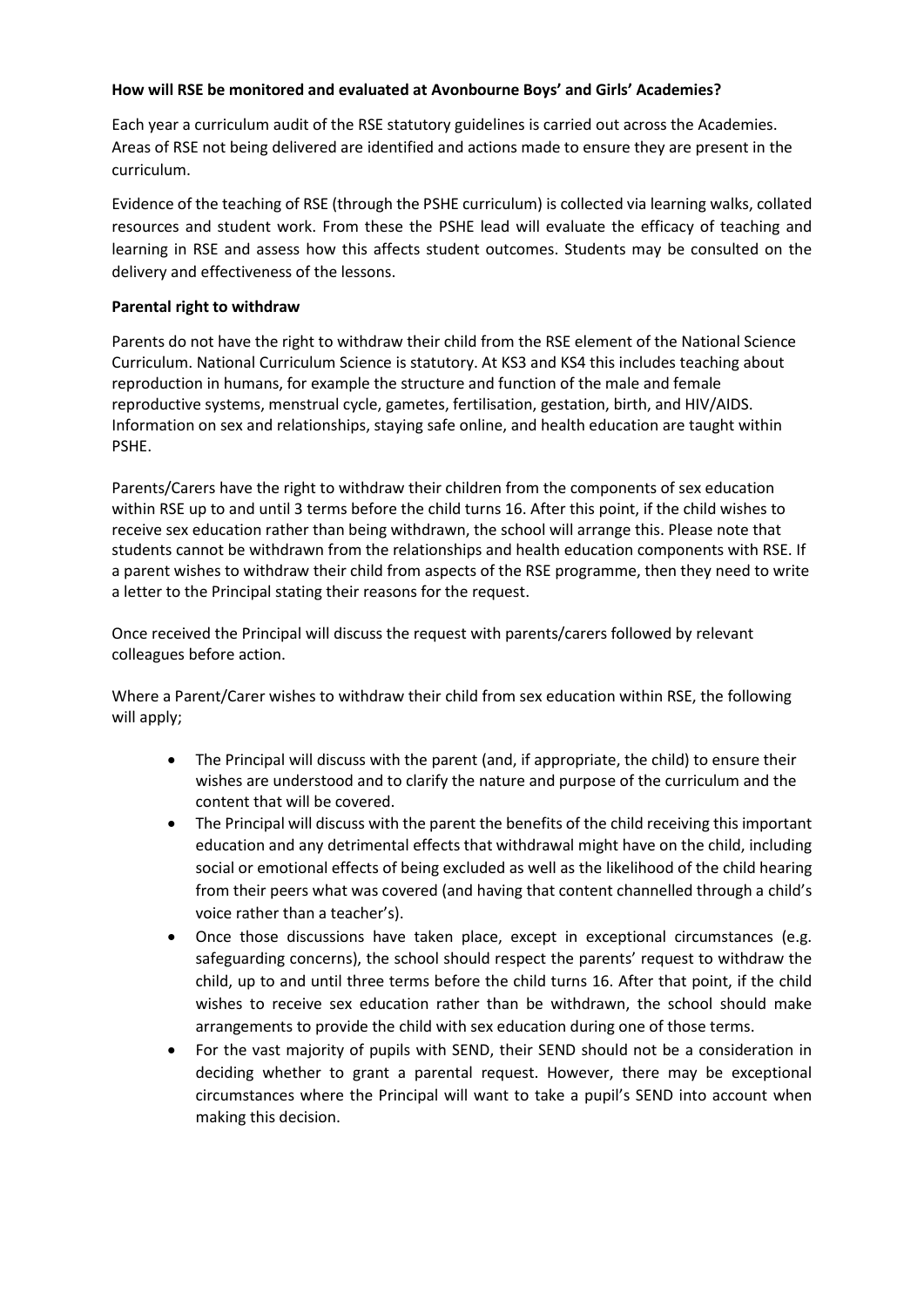# **Keeping children safe**

At the heart of these subjects is keeping children safe. Our policy on Keeping Children Safe in Education can be found at gov.uk/government/publications/keeping-children-safe-in-education website and should be read alongside this policy.

## **Safety and confidentiality**

We make it clear to students what our procedures are with regard to confidentiality. Teachers are aware that effective RSE, which brings an understanding of what is and what is not appropriate in a relationship, can lead to a disclosure of a child protection issue. Teachers will use the safeguarding systems in place to consult with the Designated Safeguarding Lead (DSL) or in their absence the Deputy Designated Safeguarding Lead (DDSL).

| Date of last review | May 2021         | Review period | 1 Year   |
|---------------------|------------------|---------------|----------|
| Date of next review | <b>July 2022</b> | Author        | G Creed  |
| Type of policy      | Statutory        | Approval      | S Ingram |
| Signature           | $SATay \cap$     |               |          |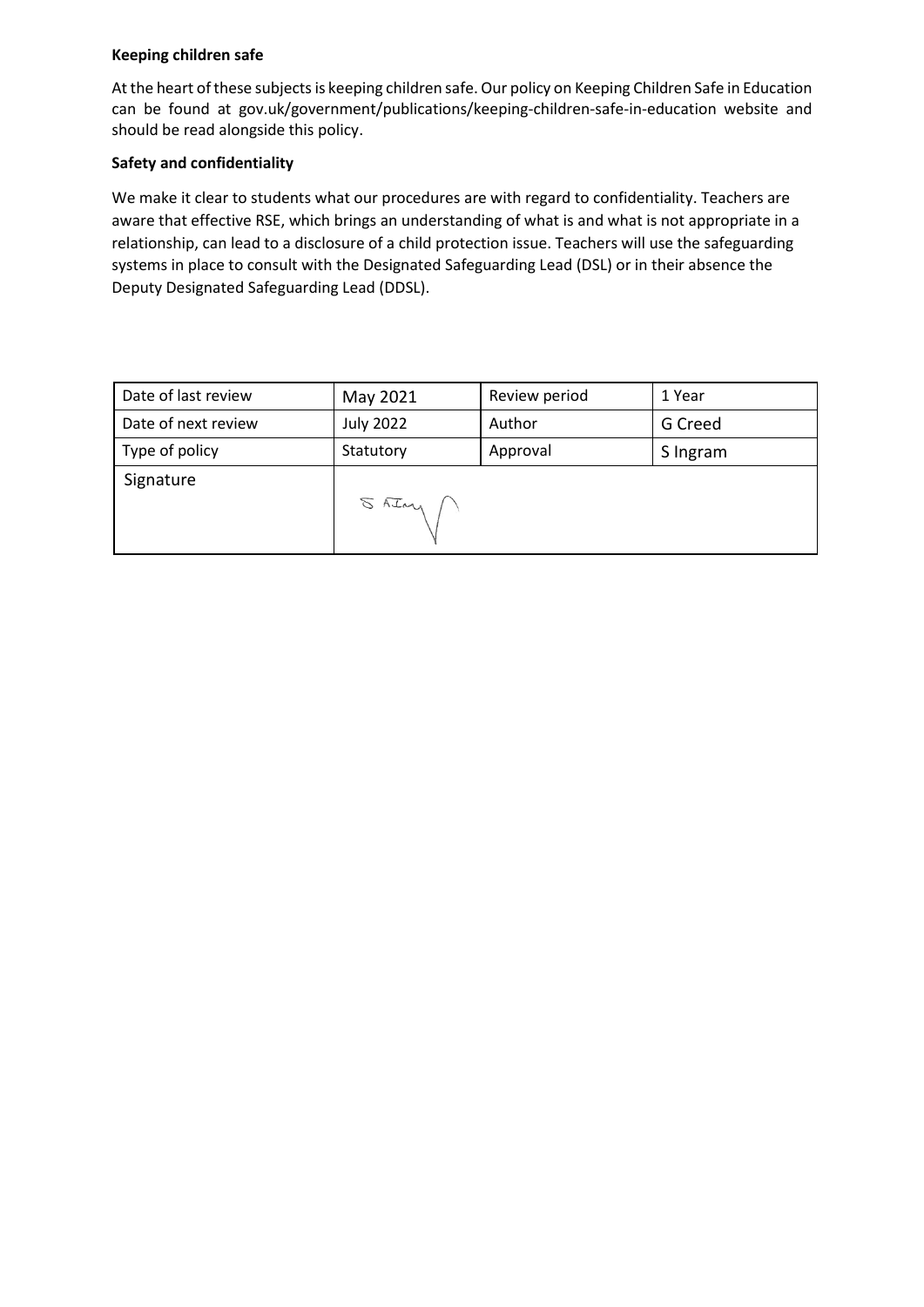#### **Appendix 1: PSHE Curriculum Overview**

**Ambition Respect Confidence**

|                | Autumn 1                                                                                                                                                                                                                                                                                                           | Autumn 2                                                                                                                                                                                                                                                          | Spring 1                                                                                                                                                                                            | Spring 2                                                                                                                                                                              | Summer 1                                                                                                                                                                                                                        | Summer 2                                                                                                                                                                                                                        |
|----------------|--------------------------------------------------------------------------------------------------------------------------------------------------------------------------------------------------------------------------------------------------------------------------------------------------------------------|-------------------------------------------------------------------------------------------------------------------------------------------------------------------------------------------------------------------------------------------------------------------|-----------------------------------------------------------------------------------------------------------------------------------------------------------------------------------------------------|---------------------------------------------------------------------------------------------------------------------------------------------------------------------------------------|---------------------------------------------------------------------------------------------------------------------------------------------------------------------------------------------------------------------------------|---------------------------------------------------------------------------------------------------------------------------------------------------------------------------------------------------------------------------------|
| el<br>-al<br>7 | Developing goal<br>setting, organisation<br>skills and self<br>awareness including<br>strategies to identify<br>bias.<br><b>Personal identity</b><br>$\bullet$<br>and values<br><b>Learning skills and</b><br>teamwork<br>Respect in school<br><b>Managing online</b><br>presence<br>Digital and media<br>literacy | Developing self-<br>confidence and self-<br>worth.<br><b>Puberty and</b><br>managing change<br><b>Body satisfaction and</b><br>self-concept                                                                                                                       | Developing empathy,<br>compassion and<br>communication.<br>Making and<br>$\bullet$<br>maintaining<br>friendships<br>Identifying and<br>$\bullet$<br>challenging bullying<br>Communicating<br>online | Developing risk<br>management skills,<br>analytical skills and<br>strategies to identify<br>bias.<br><b>Managing online</b><br>presence<br>Digital and media<br>$\bullet$<br>literacy | Developing agency,<br>strategies to manage<br>influence and decision<br>making.<br><b>Regulating emotions</b><br>$\bullet$<br>Diet and exercise<br>$\bullet$<br>Hygiene and dental<br>$\bullet$<br>health<br>Sleep<br>$\bullet$ | Developing agency and<br>strategies to manage<br>influence and access<br>support.<br>Drugs and alcohol<br>Introduction to<br>contraception<br><b>Resisting peer</b><br>influence<br>Online choices and<br>influences<br>Weapons |
| e<br>a<br>8    | Developing<br>communication and<br>negotiation skills,<br>clarifying values and<br>strategies to manage<br>influence.<br>Boundaries and<br>consent<br>'Sexting'<br>Managing conflict                                                                                                                               | Developing<br>communication and<br>negotiation skills,<br>clarifying values and<br>strategies to manage<br>influence.<br>Healthy relationships<br>$\bullet$<br>Boundaries and<br>$\bullet$<br>consent<br>LGBT+ inclusivity<br>$\bullet$<br>'Sexting'<br>$\bullet$ | Developing empathy,<br>compassion and<br>strategies to access<br>support.<br><b>Mental health</b><br>$\bullet$<br>(including self- harm<br>and eating<br>disorders)                                 | Developing agency and<br>strategies to manage<br>influence and access<br>support.<br><b>Maintaining positive</b><br>mental health<br>Importance of<br>$\bullet$<br>physical activity  | Developing goal setting,<br>motivation and self-<br>awareness.<br>Aspirations for the<br>$\bullet$<br>future<br><b>Career choices</b><br>$\bullet$<br>Identity and the<br>$\bullet$<br>world of work                            | Developing analytical<br>skills and strategies to<br>identify bias and manage<br>influence.<br><b>Financial decisions</b><br>Saving and<br>borrowing<br>Gambling, financial<br>choices and debt                                 |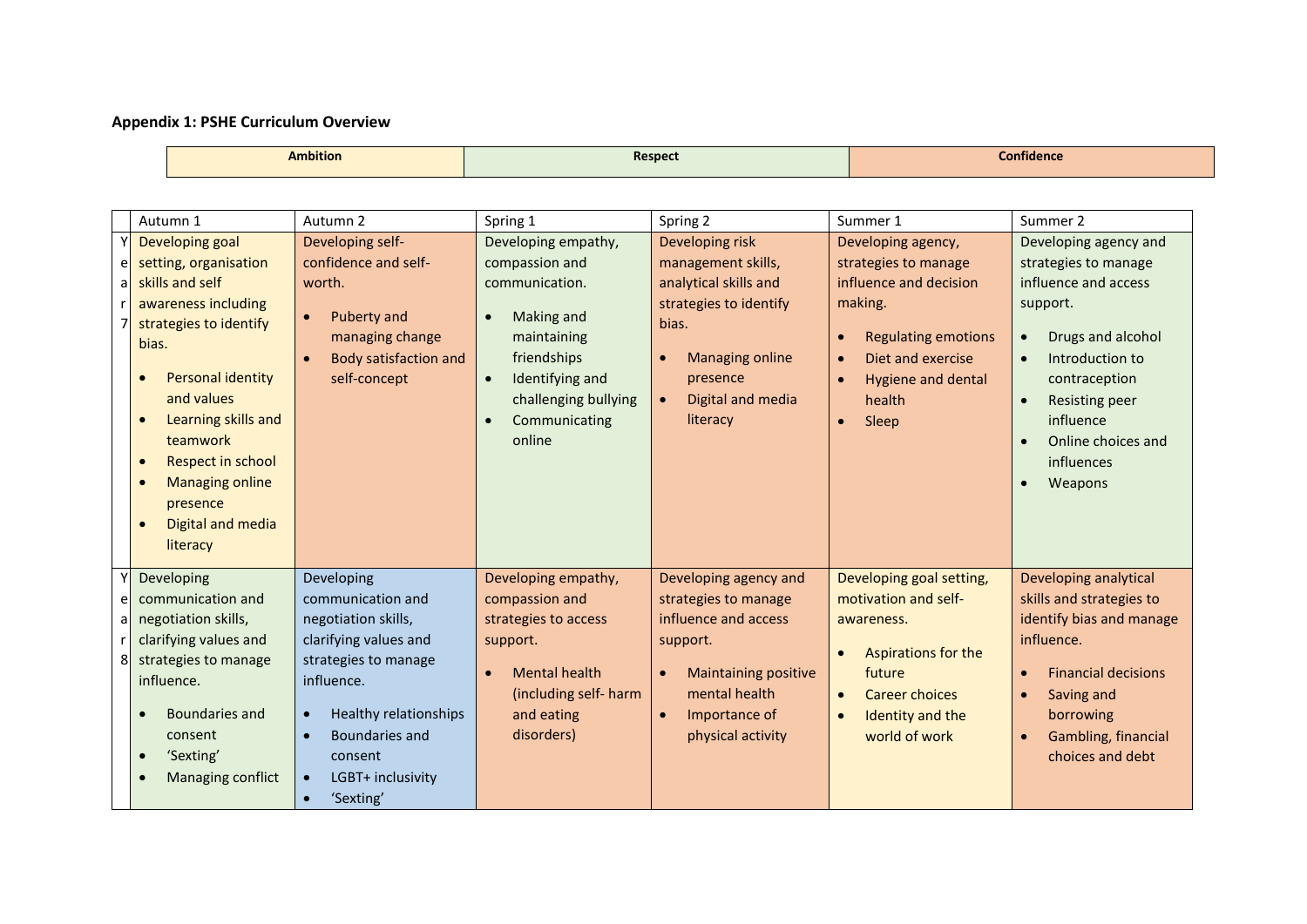|                     |                                                                                                                                                                                                                              | Managing conflict<br>$\bullet$                                                                                                                                                                                                                             |                                                                                                                                                                                                                                                                                                                       |                                                                                                                                                                                                                                          |                                                                                                                                                                                                                                                |                                                                                                                                                                                                                      |
|---------------------|------------------------------------------------------------------------------------------------------------------------------------------------------------------------------------------------------------------------------|------------------------------------------------------------------------------------------------------------------------------------------------------------------------------------------------------------------------------------------------------------|-----------------------------------------------------------------------------------------------------------------------------------------------------------------------------------------------------------------------------------------------------------------------------------------------------------------------|------------------------------------------------------------------------------------------------------------------------------------------------------------------------------------------------------------------------------------------|------------------------------------------------------------------------------------------------------------------------------------------------------------------------------------------------------------------------------------------------|----------------------------------------------------------------------------------------------------------------------------------------------------------------------------------------------------------------------|
| e <br>a<br>9        | Developing assertive<br>communication,<br>clarifying values and<br>strategies to manage<br>influence.<br>Consent<br>Relationship<br>expectations<br>Identifying and<br>$\bullet$<br>responding to<br>abuse and<br>harassment | Developing assertive<br>communication, risk<br>management and support<br>seeking skills.<br>Rights in the<br>$\bullet$<br>community<br>Relationship<br>$\bullet$<br>boundaries<br>Unwanted contact<br>$\bullet$                                            | Developing empathy,<br>compassion and<br>communication.<br><b>Clarifying risk</b><br>management and<br>support seeking skill.<br>Relationship values<br>Maintaining sexual<br>health<br>Sexual health<br>services<br><b>Managing</b><br>relationship<br>challenges and<br>endings<br>Fertility, adoption,<br>abortion | Developing self-<br>awareness, goal setting,<br>adaptability and<br>organisation skills.<br><b>Managing transition</b><br>$\bullet$<br>to key stage 4<br>including learning<br>skills<br>Managing mental<br>$\bullet$<br>health concerns | Developing decision<br>making, risk management<br>and support seeking skills.<br><b>Sexually transmitted</b><br>$\bullet$<br>infections (STIs)<br>Contraception<br>$\bullet$<br><b>Cancer awareness</b><br>$\bullet$<br>First aid<br>$\bullet$ | Developing decision<br>making, risk management<br>and support seeking<br>skills.<br>Friendship<br>$\bullet$<br>challenges<br>Gangs and violent<br>crime - weapons<br>Drugs and alcohol<br>Assertive<br>communication |
| e<br>al<br>$\Omega$ | Developing empathy<br>and compassion,<br>strategies to manage<br>influence.<br>Sexual assault<br>Impact of<br>pornography                                                                                                    | Developing self-<br>confidence, risk<br>management and<br>strategies to manage<br>influence.<br>Friendship challenges<br>$\bullet$<br>Gangs and violent<br>$\bullet$<br>crime<br>Drugs and alcohol<br>$\bullet$<br>Assertive<br>$\bullet$<br>communication | Developing resilience<br>and risk management<br>skills.<br>Money<br>management<br><b>Fraud and</b><br>$\bullet$<br>cybercrime<br>Preparing for adult<br>life                                                                                                                                                          | Developing confidence,<br>agency and support-<br>seeking skills.<br>Making safe and<br>healthy lifestyle<br>choices<br><b>Health promotion</b><br>and self-<br>examination<br>Blood, organ, stem<br>cell donation                        | Developing respect for<br>diversity, risk<br>management and<br>support- seeking skills<br><b>FGM and forced</b><br>$\bullet$<br>marriage                                                                                                       | Developing agency and<br>decision making,<br>strategies to manage<br>influence and access<br>support.<br>First aid and life-<br>$\bullet$<br>saving<br>Personal safety<br>Online relationships                       |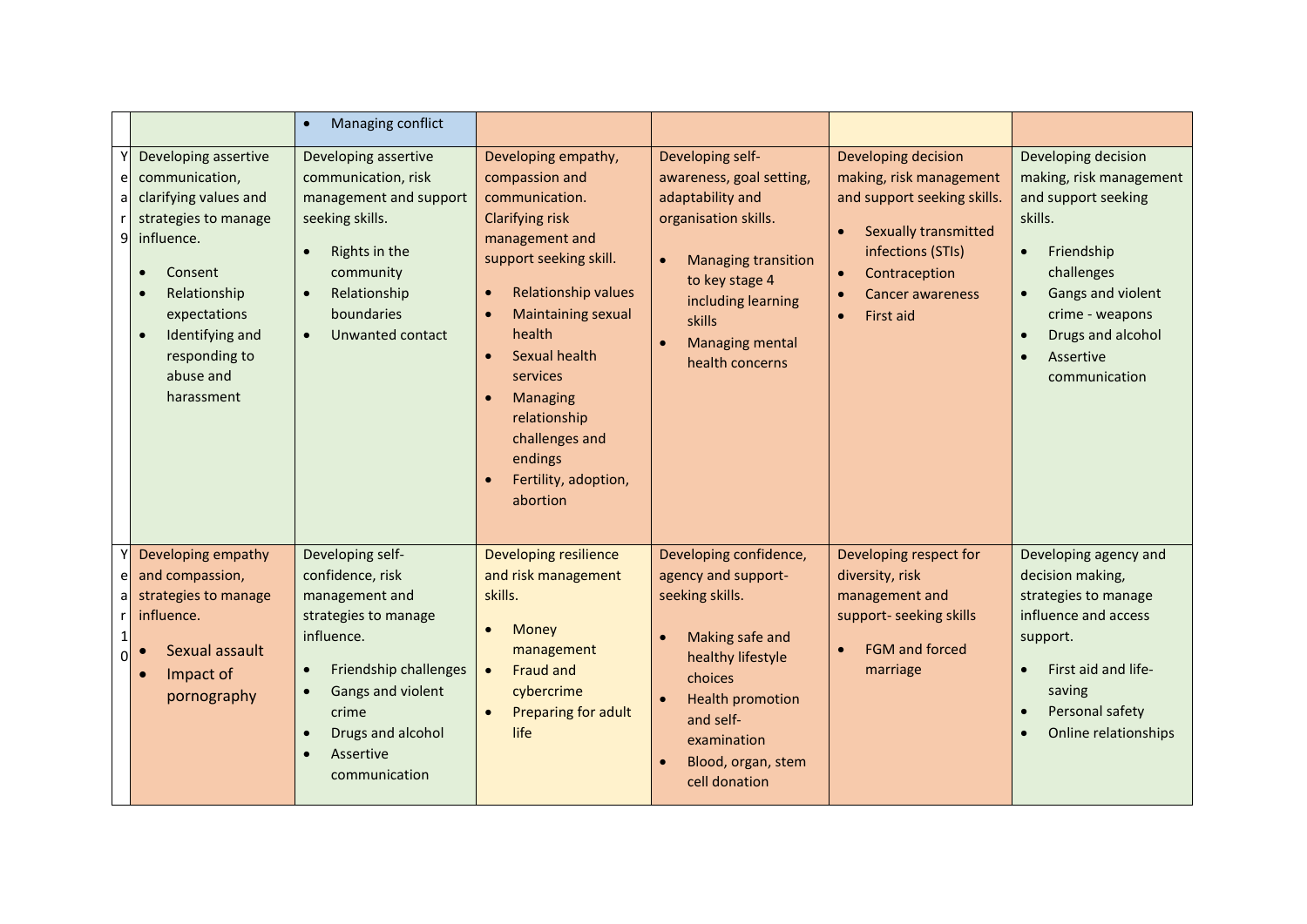|                  | Developing self-                                                                                                                                 | Citizenship                                                                                                                                                                                                                                                                       |  |  |
|------------------|--------------------------------------------------------------------------------------------------------------------------------------------------|-----------------------------------------------------------------------------------------------------------------------------------------------------------------------------------------------------------------------------------------------------------------------------------|--|--|
| $r_{\perp}$<br>Ŧ | e awareness, goal<br>a setting, adaptability<br>and organisation skills.<br>Managing mental<br>health concerns<br>Substance and<br>alcohol abuse | <b>Role of Parliament</b><br>$\bullet$<br>Electoral systems<br>$\bullet$<br>Other democratic<br>$\bullet$<br>and non-democratic<br>governments<br>Commonwealth<br>$\bullet$<br>Local governance<br>$\bullet$<br>Religious, ethnic<br>regional identities in<br>the UK and respect |  |  |